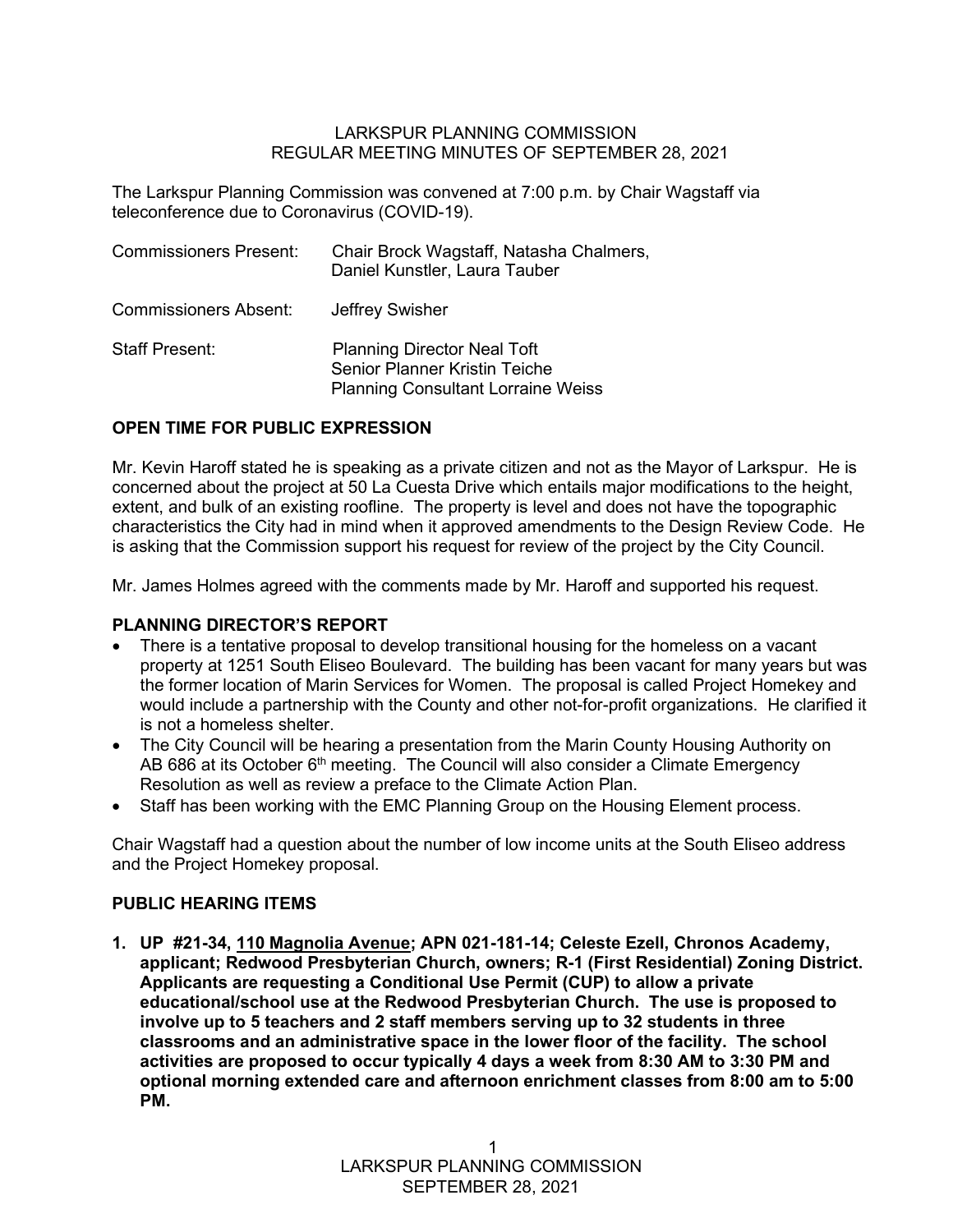Planning Consultant Weiss presented the staff report.

Chair Wagstaff asked if there would be a crossing guard at that busy intersection. Consultant Weiss stated "yes". Chair Wagstaff would like to see flashing lights installed at that crosswalk. Senior Planner Teiche stated she was not sure the Commission could adopt this condition. Staff could send a recommendation to the Public Works Department. Planning Director Toft stated this crosswalk might be identified in the Capital Improvement Budget for that type of improvement.

Commissioner Tauber asked if the school would be operating the same four days a week. Consultant Weiss stated it would be Monday through Thursday. Commissioner Tauber asked if there would be no kids there on Friday. Consultant Weiss stated that was her understanding.

Commissioner Chalmers asked if they could be held to the four days a week schedule. Consultant Weiss stated they could be held to the operational program provided in the project description. A future operator would need to revise the Conditional Use Permit.

Chair Wagstaff opened the Public Hearing.

Ms. Celeste Ezell, applicant, made the following comments:

- The application says that the after school enrichment classes are four days a week. It does not say the regular school hours are four days a week.
- The school hours are Monday through Friday, 8:30 a.m. to 3:30 p.m. After school classes are 3:45 p.m. to 5:00 p.m. four days a week.
- They are not typically there on the weekends.

Commissioner Tauber asked how many years the school has been operational. Ms. Ezell stated this is their third year as a private school and she has owned the business for fifteen years. Commissioner Tauber asked if the current enrollment was at capacity. Ms. Ezell stated "no". They have twelve students and three staff. Commissioner Tauber asked when they would move in. Ms. Ezell stated as soon as the application is approved. Commissioner Tauber asked about the expected increase in enrollment. Ms. Ezell stated they would probably have twenty to thirty students by next fall. Commissioner Tauber asked about the type of students this school attracts. Ms. Ezell stated they are a mico-school and typically attract gifted students and ones with mild learning differences who would benefit from a small classroom. Commissioner Tauber asked where these students typically go to high school. Ms. Ezell stated prior students went to Archie Williams, Marin Academy, San Dominco, Marin Catholic, and a boarding school.

Commissioner Kunstler asked about the legal status of the school- 501(c)(3), etc. Ms. Ezell stated they are in the process of becoming an "S" Corp but are currently a sole proprietorship. Commissioner Kunstler asked about the accreditation profile. Ms. Ezell stated they are too new to be accredited. Commissioner Kunstler noted there is no on-site parking for parents and recommended if there are more than three cars at the stop sign then parents should go around the block. Ms. Ezell stated that is great advice.

Ms. Kristin Bennett, Alexander Avenue, made the following comments:

- She did not receive any notice about this application.
- She was concerned about the traffic, parking, and litter.
- The classes would look into her back yard. She is concerned about her privacy.
- Marin Primary is right across the way.
- The application should be denied.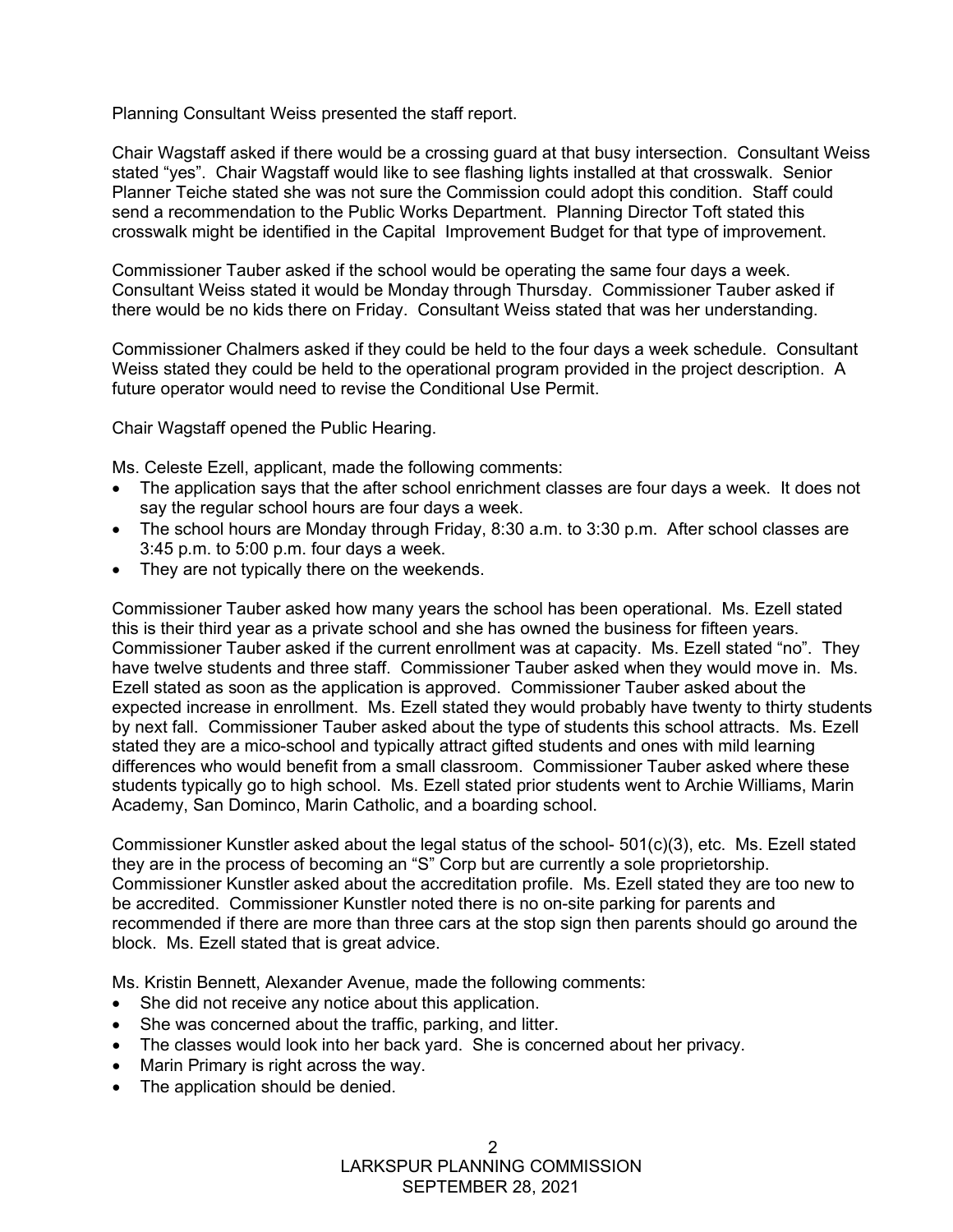Mr. James Holmes, Larkspur, made the following comments:

- This is a continuation of the status quo and not a substantial increase in use from what has occurred for a number of years.
- There have been schools at this location before with the same level of activity.
- There are huge Redwoods on the property that would provide privacy.
- The applicant should pay attention to the litter issue.

Senior Planner Teiche pointed out the location of the classrooms.

Chair Wagstaff asked if the handicapped bathrooms, etc. have been accounted for. Consultant Weiss stated the bathrooms appeared to be accessible.

Commissioner Tauber asked about the length of the lease. Ms. Ezell stated the lease is for one year with an option to renew a year at a time.

Ms. Bennett made the following comments:

- The fence that has gone up was at the request of the church.
- The Redwoods do not screen for privacy.
- The issues of traffic and parking remain and perhaps the church or school could put in a parking lot.

Chair Wagstaff closed the Public Hearing.

Commissioner Kunstler provided the following comments:

- He asked if the Conditional Use Permit includes a cap on the number of students allowed to enroll. Consultant Weiss stated the cap is specific to the project description (up to 32 students, 5 teachers, and 2 administrative staff).
- The Commission is not authorized to regulate or police the behavior of an applicant.
- He does not see a major impact to traffic or parking given the limited number of students and staff.
- He would welcome an aggressive Traffic Management Plan on the part of the applicant.
- There is no reason to deny the application.

Commissioner Chalmers provided the following comments:

- The lease for the school is one year and she asked if the CUP exists longer than a year. Consultant Weiss stated the use runs with the land but would expire if the school discontinues operations for 180 consecutive days or longer.
- She noted the close proximity of Ms. Bennett's house to the church.
- This is a natural conflict between new uses and existing residences.
- This is a good adaptive use of the existing space in the church.
- It has been previously used for classrooms with success.
- She is inclined to make the CUP Findings.
- She agreed with Commissioner Kunstler about the potential traffic issues.
- Parking is lacking significantly.
- She would welcome some investigation into the traffic.

Commissioner Tauber provided the following comments:

- There are a lot of cars that drop off and pick up students at Marin Primary.
- Baseball games occur at Joe Wagner Field on the weekends but practices are scheduled during the week.
- Magnolia and Alexander Avenue has a lot of Neil Cummins traffic.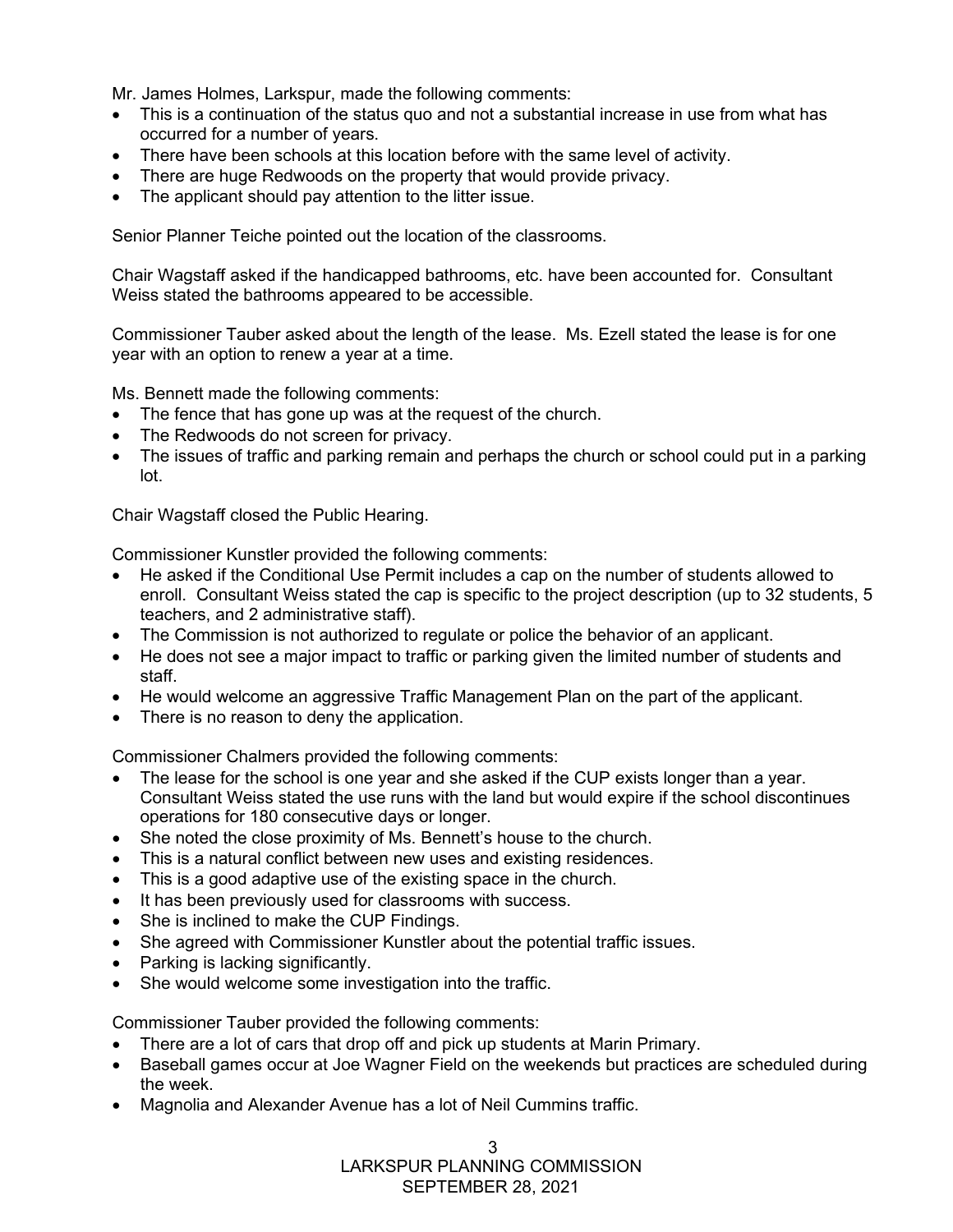- The parking issue is about the staff and not the parents dropping off students.
- This church has a long history as an "incubator" for schools.
- This is a continuation of a use that is approximately at the same level. It is not inconsistent with the historical use of the space.
- She supports the application.

Chair Wagstaff provided the following comments:

- He is concerned about the traffic.
- It would be nice if there was a space for students to run around.
- He asked if this application could be reviewed by the Commission in one year. He wants to see the interface with the neighborhood.
- He supports a small school but has some misgivings about this location.

M/s, Tauber/Kunstler, motioned and the Commission voted 4-0-1 (Swisher absent) to approve UP #21-34, 110 Magnolia Avenue, subject to the findings and conditions set forth in the staff report.

Chair Wagstaff stated there was a 10-day appeal period.

### **BUSINESS ITEMS**

**1. GPC #21-36, General Plan Conformity Findings to permit the City to vacate a portion of Laurel Avenue right-of-way the adjacent property owner at 24 Laurel Avenue, APN 21-084-04, R-1 Zoning District**

Senior Planner Teiche asked if there were any questions.

Commissioner Tauber noted the City recently gave the applicant permission to build a dining room into the easement and she asked if there was any financial remuneration to the City. Senior Planner Teiche stated "no".

Commissioner Chalmers stated she is disappointed that the City cannot receive a financial gain. Senior Planner Teiche stated the land is owned by the public and the City cannot ask for money for its value.

Planning Director Toft reiterated it is a public right-of-way and there are certain procedures prescribed in the Streets and Highway Code that allow for abandonment. The City does not own it as "fee title" to sell. He will asked for clarification from the Public Works Director since staff is seeing more of these requests. He discussed the liabilities related to these areas.

Chair Wagstaff asked if there would be an increase in the property owner's Property Tax bill. Planning Director Toft stated he did not know. Commissioner Kunstler stated there would be an increase if improvements were made.

Chair Wagstaff opened the meeting to public comments.

There were no comments.

Chair Wagstaff closed the meeting to public comments.

M/s, Chalmers/Kunstler, motioned and the Commission voted 4-0-1 (Swisher absent) that as proposed, the purpose, location, and extent of vacation of a portion of the Laurel Avenue right-ofway, adjacent to 24 Laurel Avenue, is consistent with the Larkspur General Plan. Although Action

> LARKSPUR PLANNING COMMISSION SEPTEMBER 28, 2021 4